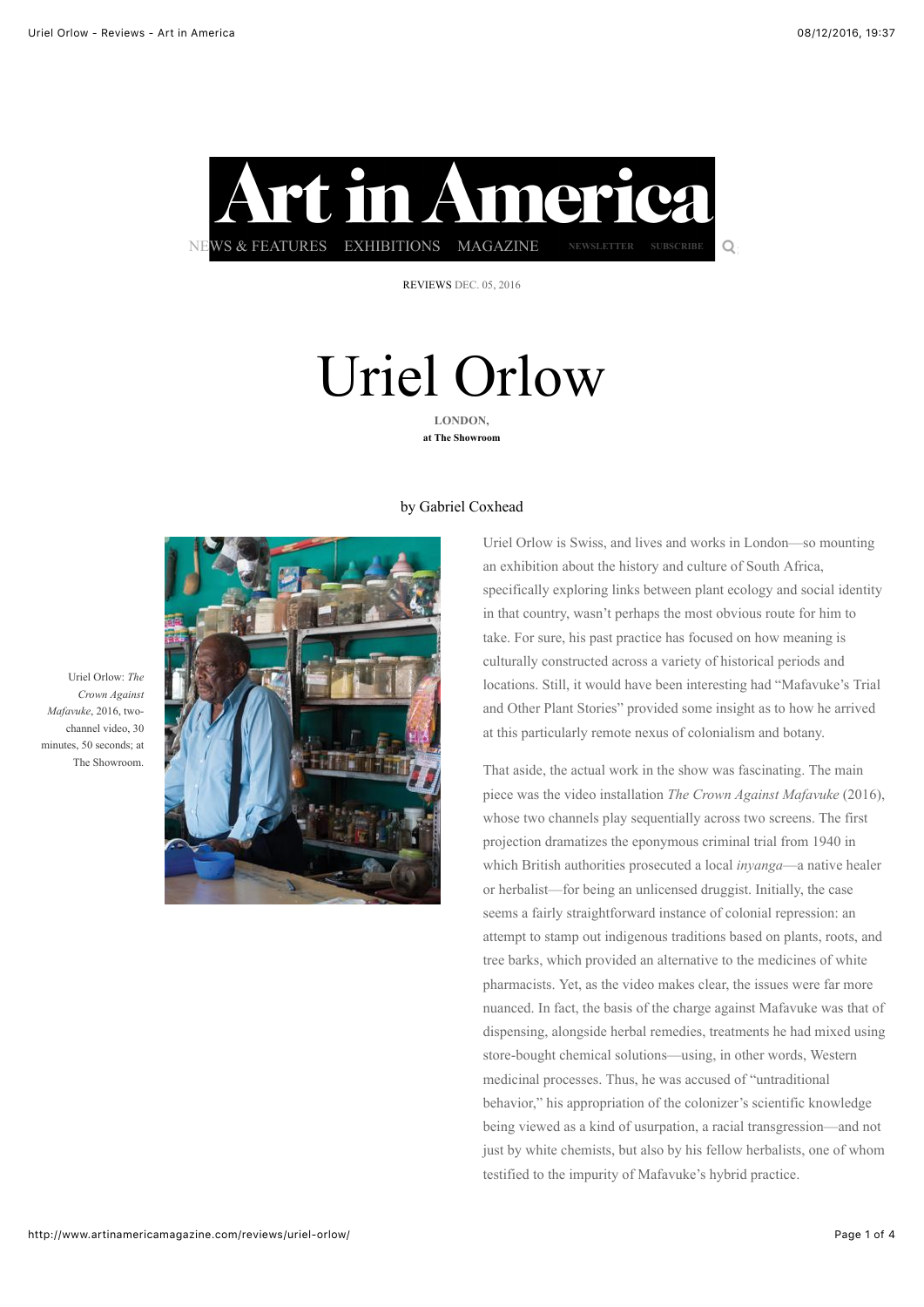Orlow's video is a similarly impure thing. The staging, the artifice of the courtroom reenactment, is made manifest, with actors assuming multiple roles—we see the prosecution attorney, for instance, changing outfits to play the defense—and frequently even switching genders and ethnicities. The point is to sound a note of antiessentialism, to emphasize the gap between biology and identity, as a parallel to how pharmaceutical substances, irrespective of their origins or native ecology, become freely adopted by different medical traditions.

The second projection is more open-ended. Handheld-camera footage documents the collection, preparation, and distribution of herbal cures within contemporary South Africa, from street vendors gathering wild plants to apothecaries pounding barks into powder. Yet far from being quaint, the industry, with its specialist nurseries and modern educational facilities, often appears as professionalized as any Western enterprise. Only in the final scene, when an *inyanga* demonstrates the burning of certain roots to "expel negative vibes," is a more spiritual, faith-based aspect introduced, in a way that initially appears to challenge rationalist, Western preconceptions of healing, but that also provokes thoughts about how every medical tradition perhaps equally depends upon ritual, esoteric elements.

The "other plant stories" of the show's title were exhibited within a so-called conceptual herbarium. In this modular, wall-like structure, Orlow displayed several pieces by other artists—mostly pictures by South African photographers, such as David Goldblatt's shot of a hedge originally planted by seventeenth-century Dutch settlers to fence out indigenous peoples—alongside his own works, which were, unsurprisingly, the standouts. *The Fairest Heritage* (2016) is a video projection overlaying stills from a '60s film celebrating the centenary of Cape Town's botanical gardens with images of a black female actor, who appears to mix amid the oversize images of flowers and white dignitaries, as a kind of retrospective disruption of the racist pageant. *Grey, Green, Gold* (2015–16) includes, among other components, slide-projected texts in which Robben Island inmates describe how they grew chilies and secreted Mandela's political writings in their tiny prison garden. In the sound piece *What Plants Were Called Before They Had a Name* (2016), indigenous language speakers deliver a litany of precolonial plant nomenclature. These are concise, specific works, but taken together they convey a sense of conceptual fecundity—of diverse ideas branching out, and forgotten histories taking root.

### Related Articles